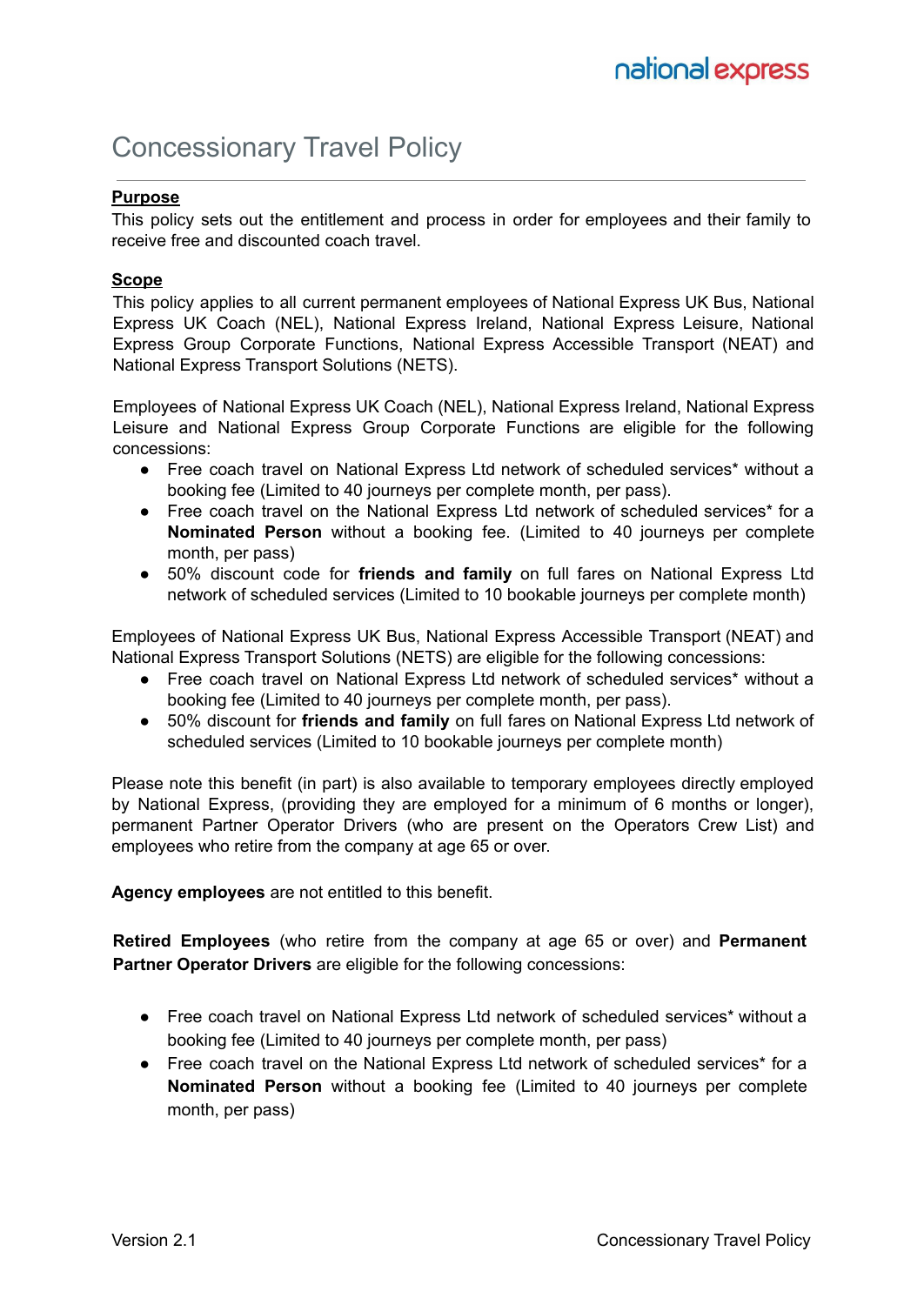\* This excludes event services, third party services and european services. Add-on products such as seat reservation may be available and are charged at the normal customer rate.

### **Definitions**

**Nominated Person:** A Nominated Person can be either family or friend and must be 14 years of age or older.

A nominated person can be changed every 12 months. Individuals wishing to change their nominated person will need to complete the application progress, detailing the change required.

#### **Applying for an Employee Concessionary Travel Pass**

In order for an employee and their Nominated Person to have a pass, an application form must be completed via Employee Self Service ([https://selfservice.nationalexpress.com\)](https://selfservice.nationalexpress.com) or via the application form online at

[https://www.nationalexpress.com/en/staff-pass-request-form.](https://www.nationalexpress.com/en/staff-pass-request-form) The application must be made by the employee.

In order for Partner Operator Drivers and their Nominated Person to have a pass, an application form must be completed

<https://www.nationalexpress.com/en/staff-pass-request-form> and authorised by the Concessionary Travel pass department before it is processed.

Retired employees if they do not have a pass before retiring or they wish to change their nominated person can complete the same application form [https://www.nationalexpress.com/en/staff-pass-request-form.](https://www.nationalexpress.com/en/staff-pass-request-form)

The application can be found via the employee self-serve website, once logged in at [\(https://selfservice.nationalexpress.com\)](https://selfservice.nationalexpress.com) or via the online application [\(https://www.nationalexpress.com/en/staff-pass-request-form](https://www.nationalexpress.com/en/staff-pass-request-form)). Once the application has been completed and received by the Concessionary Travel pass department employees will receive an email confirmation asking them to upload a photo and reply back, where an application also includes a nominated pass (subject to entitlement) you are required to indicate which photo is yourself and which photo is your nominated person. Employees will then be issued with the employee pass and nominated pass. 50% discount for friends and family will be issued by a bespoke voucher code and no photos are required.

#### **Important rules and regulations**

Employees are advised that the benefits outlined in this policy are non contractual and are granted at the discretion of the Company and any breach of this policy may result in the removal of this benefit and may be considered gross misconduct which could lead to dismissal.

Under no circumstance should you misuse any passes or voucher codes issued - either your own or Nominated person. Under no circumstances are any passes to be sold.

Current employees who have left the business for reasons other than retirement which include (but is not an exhaustive list of reasons); ill health, dismissal, seeking other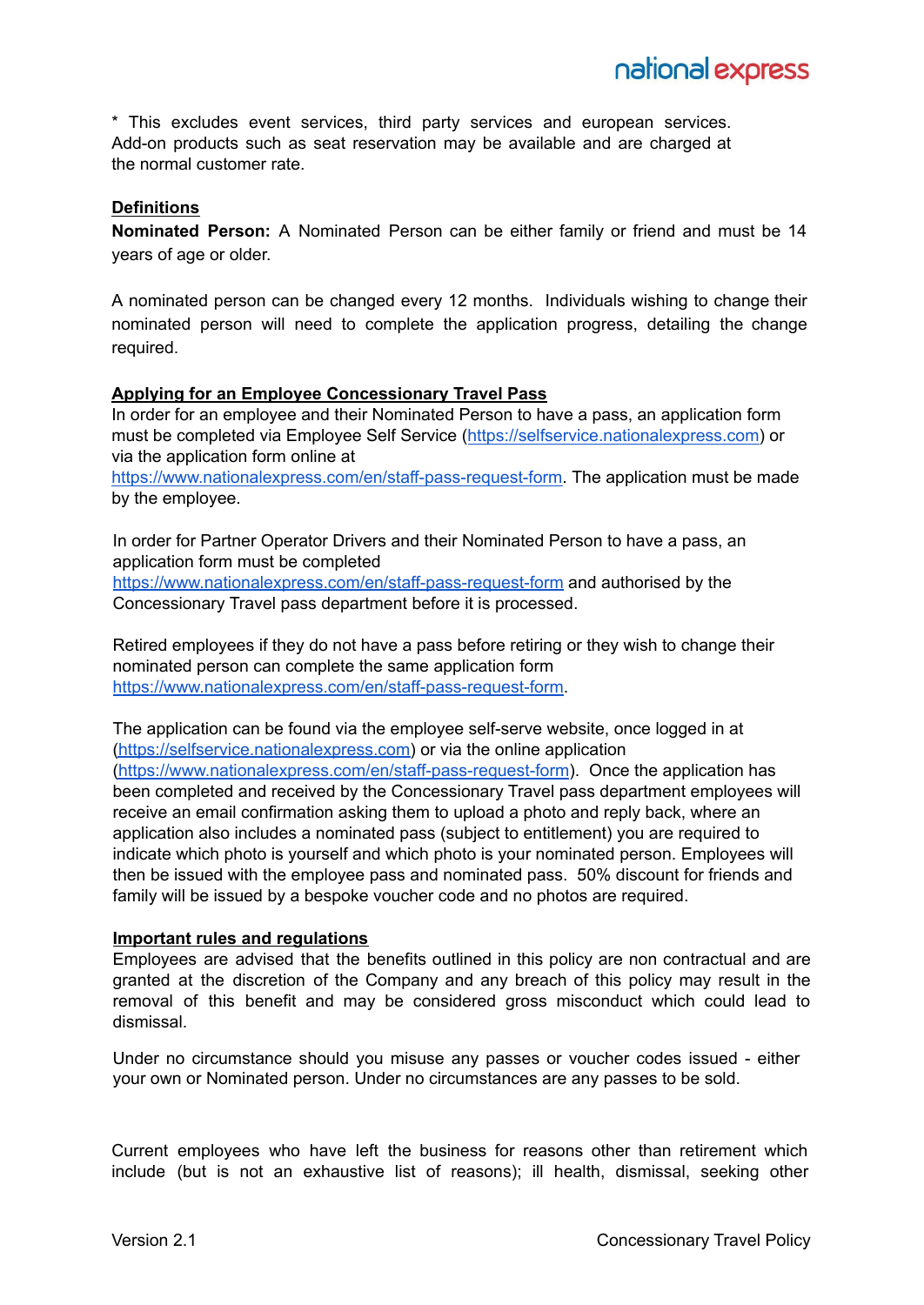employment and redundancy will not be able to retain their passes.

Concessionary Travel Passes, offering a 100% discount are granted on the express condition that they are to be used only by the persons in whose names they are issued. Proof of identity may be requested by an authorised employee of the company. Any person who either books, or allows their travel pass to be used to book tickets for another person will be considered to be in breach of this policy.

When travelling on tickets using a 100% concessionary discount, a valid Concessionary Travel Pass pass must be shown with the ticket when boarding. If a valid Concessionary Travel Pass is not shown, or not available, then the ticket will be considered as invaild.

A Concessionary Travel Pass is non-contractual and remains the property of National Express Limited and may be cancelled, suspended or withdrawn at any time.

No sequential bookings of tickets for multiple journeys on one service or route should be booked e.g. Booking for the 040 service at 1230, 1330, 1430, and 1530 on the same date. This 'seat blocking' prevents the seats from being sold for paying customers.

Likewise no multiple seats for the same service using one Concessionary Travel Pass should be booked i.e 4 separate tickets for the 040 service at 1300.

Under no circumstances must an employee with access to the reservations system issue themselves or another staff member the ticket.

#### **Ticket Types**

Ticket types are restricted to the "Restricted" or "Standard Fare" offering only, if you book a ticket which is not of this type, this will result in an error being displayed on the website. See user guide for further information. A standard ticket will have the ability to amend the booking via "My Account" or speaking with the contact centre.

#### **Ancillaries**

Bookings for ancillary products will incur additional charges if an employee wishes to add these.

#### **Travel Cancellation**

If a ticket is booked, but then subsequently not required, it is the responsibility of the employee to ensure the ticket is cancelled. Please email [staff.passes@nationalexpress.com](mailto:staff.passes@nationalexpress.com) to cancel your ticket. If your journey is due to depart in less than 72 hours you will need to contact the customer service centre on 03717 818181 or via the contact us page here <https://www.nationalexpress.com/en/help/contact>

#### **Booking Feedback**

Employees are entitled to leave feedback about their travelling experience, this can be done by speaking to a representative in the Coach Stations or via the Contact Centre.

#### **Frequently Asked Questions**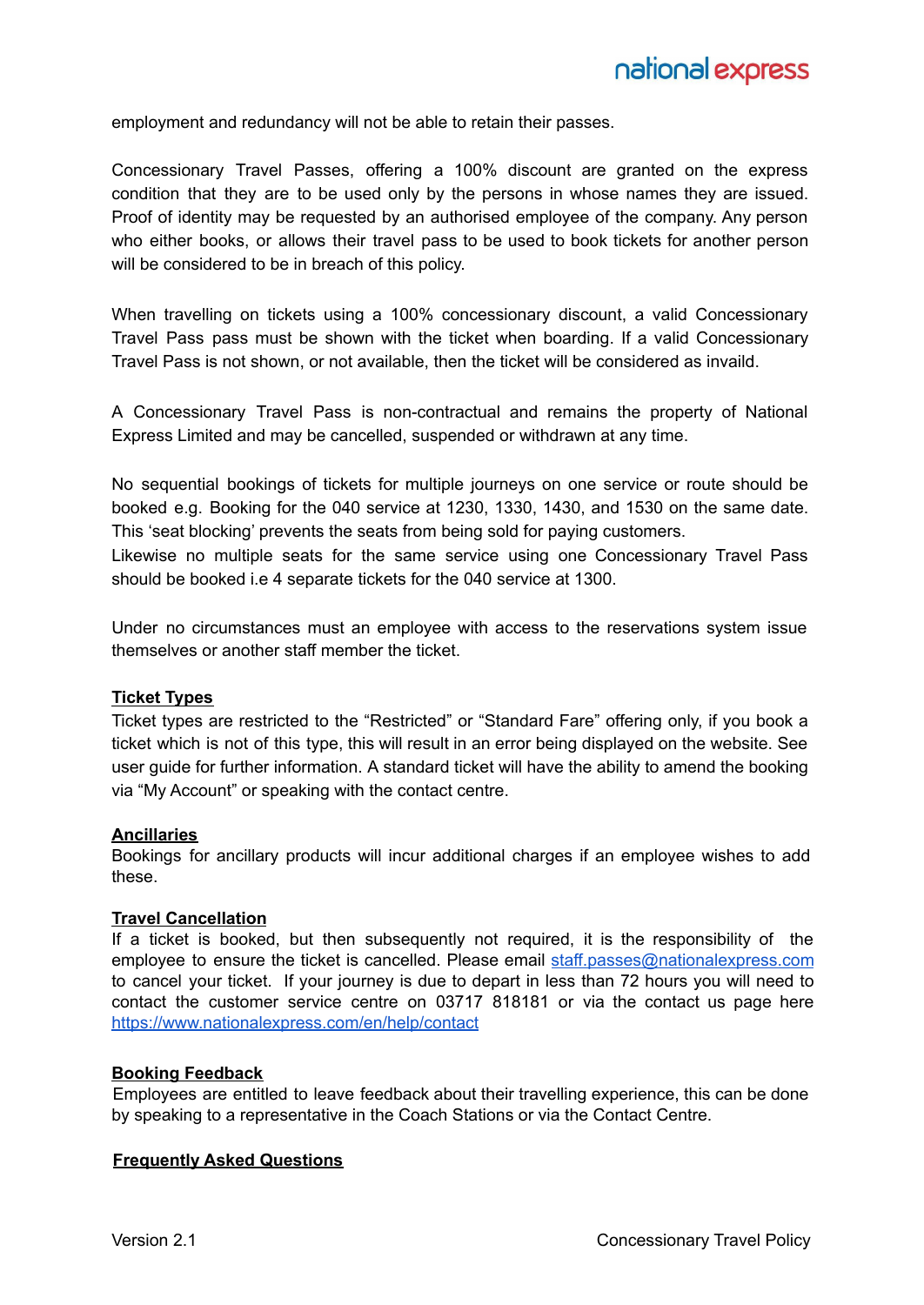#### **Do I need a ticket to travel with my Staff Concessionary Travel Pass?**

Yes - standby travel is no longer permitted and travel must be booked in advance of travel obtaining a ticket to travel.

#### **When will I receive my pass/passes?**

Current average processing times will be displayed on the application form webpage.

#### **Do I need to renew my pass annually?**

No, digitally issued Concessionary Travel Passes will no longer expire annually. Voucher codes and passes will expire upon leaving the business.

#### **Do I need to show my pass when travelling?**

Yes, either on your mobile device or a print out of your Concessionary Travel Pass as it must be shown with your ticket for travel to the driver.

#### **How do I obtain a concessionary Travel Ticket from the website?**

A ticket can be obtained by accessing the Company website at [www.nationalexpress.com.](http://www.nationalexpress.com) **Important:** Please remember when travelling the Concessionary Travel Pass must be available for inspection at all times.

#### **How do I purchase a 50% discount ticket for my family or a friend?**

All NX employees will be given a code for 50% discount on NX services which can be shared with friends and family for up to 10 uses each month on a rolling basis.

Details of how to purchase tickets are in the user guide [attached](https://docs.google.com/document/d/1sI7SA_yCuZdQFbopSuvk-PU2XlexPIGV5N57iod3U2s/edit?usp=sharing).

#### **Does this benefit allow travel on National Express West Midlands?**

No it doesn't and it doesn't allow on any other bus network.

#### **How do I obtain a Bus Pass for free travel on National Express West Midlands?**

A separate application form for a National Express West Midlands travel pass must be completed, authorised by a Line Manager, and submitted to Card Services at NX House in order for an employee to travel free on National Express West Midlands and Coventry. The application form can be obtained from Card Services and has its own policy and terms and conditions associated with it.